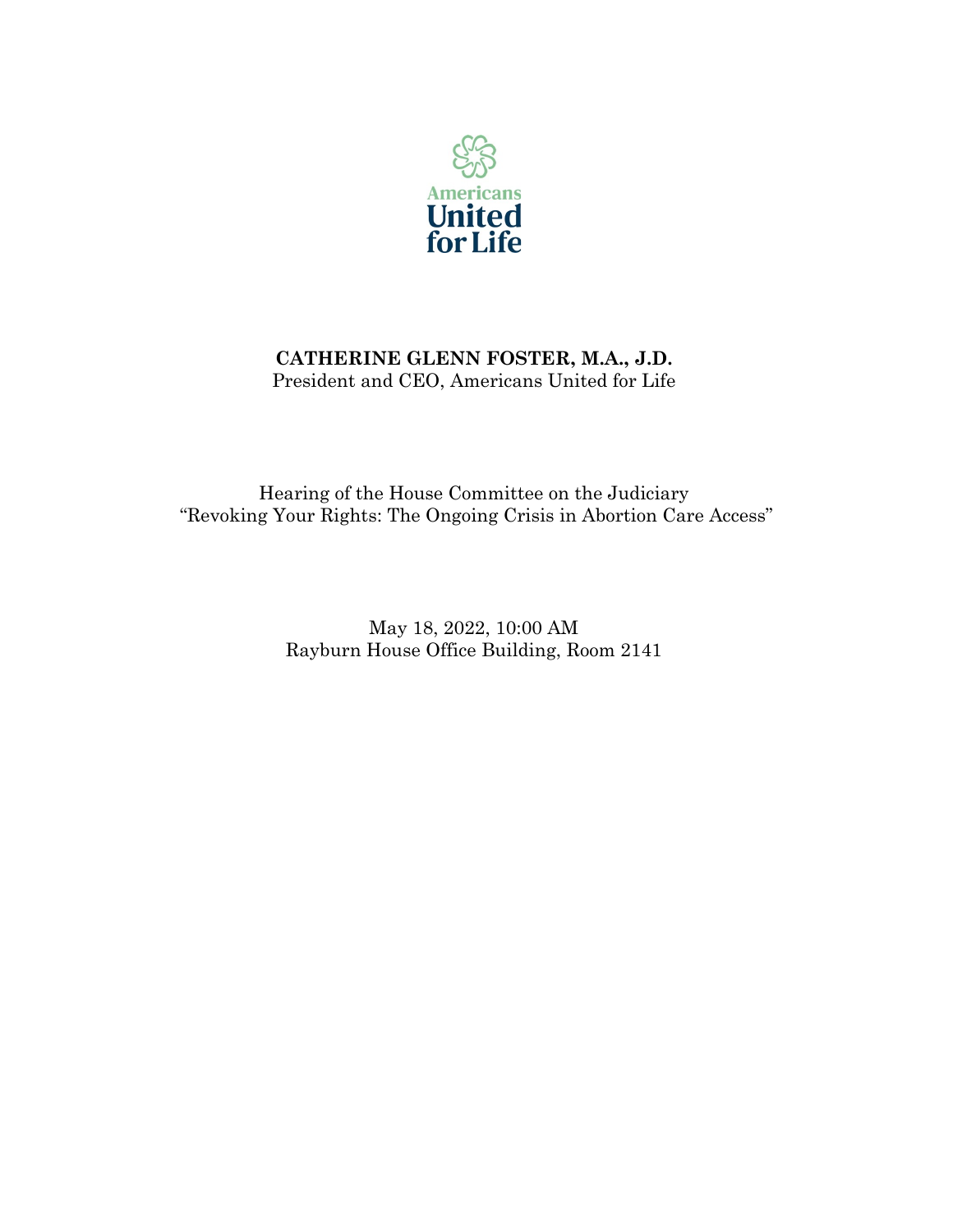Dear Chair Nadler, Ranking Member Jordan, and Members of the Committee:

I am privileged to testify before this Committee on the leaked draft *Dobbs* opinion and the state of constitutional law as it relates to abortion. I serve as President & CEO of Americans United for Life (AUL), America's original and most active pro-life legal advocacy organization. Founded in 1971, two years before the Supreme Court's decision in *Roe v. Wade*, AUL has dedicated over 50 years to advocating for comprehensive legal protections for human life from fertilization to natural death. AUL attorneys are highly regarded experts on the Constitution and legal issues touching on abortion and are often consulted on various bills, amendments, and ongoing litigation across the country. For five decades, Americans United for Life's staff, supporters, and partners have worked tirelessly to advance the human right to life in culture, law, and policy.

Thank you for the opportunity to refute the assumptions made in the title of this hearing. The U.S. Constitution never included a "right to abortion," nor has such a right operated without limits in the five decades since seven Justices willed it into existence. Demand for abortions has steadily fallen over the past three decades, and many doctors do not wish to use their medical training for life-ending, violent procedures.

At the same time, this conversation seems premature. We do not yet have a decision in the *Dobbs* case, nor do we know how the Court will rule. This Committee risks the appearance of exerting improper influence over our judiciary by critiquing an unfinished draft the public was not meant to see. Some of the response to the leaked opinion, such as calls for a "summer of rage," appear to even threaten certain judges if they do not decide this case in a way that aligns with some Members' political views.1

# **In 1973, the Supreme Court overrode the will of the American people when unelected justices imposed a uniform pro-abortion policy.**

Upon hearing of the leaked *Dobbs* opinion, President Biden remarked: "I mean, so the idea that we're going to make a judgment that is going to say that no one can make the judgment to choose to abort a child based on a decision by the Supreme Court, I think, goes way overboard."2 He apparently took issue with the idea that the

<sup>1</sup> Members of this Committee attended "Bans off our Bodies" rallies this past weekend, organized by activists calling for a "summer of rage" if *Roe* and *Casey* are overturned. News 12 Staff, *'Bans off our Bodies' are preparing for 'summer of rage,'* news 12 THE BRONX (May 14, 2022),

https://bronx.news12.com/bans-off-our-bodies-rally-taking-place-today-in-prospect-park-in-tarrytown; @RepJerryNadler, TWITTER (May 14, 2022, 1:36 PM),

https://twitter.com/RepJerryNadler/status/1525530471039393793?s=20&t=-7- X8dxB8R8j83CFwPqaZg

<sup>2</sup> Speeches and Remarks, The White House (May 3, 2022), https://www.whitehouse.gov/briefingroom/speeches-remarks/2022/05/03/remarks-by-president-biden-before-air-force-one-departure-15/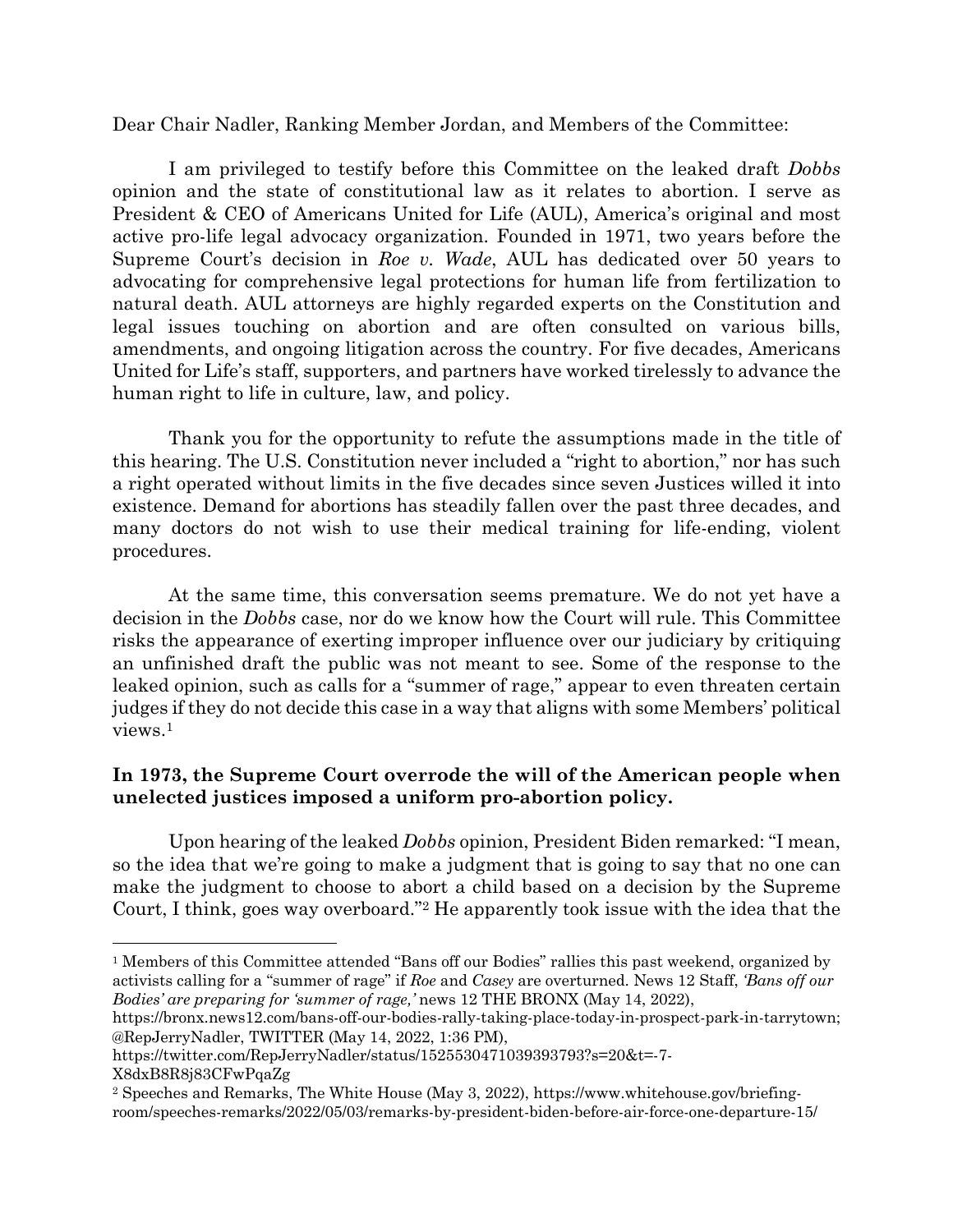Supreme Court would upend people's expectations of the law in this decision. But as Yale Law School Professor Akhil Amar wrote in the Wall Street Journal, that's exactly what the Court did in *Roe.*<sup>3</sup> With the stroke of a pen, the Supreme Court "invalidated the laws of at least 49—perhaps all 50—states."4 According to Justice Alito, "Until the latter part of the 20th century, there was no support in American law for a constitutional right to obtain an abortion. Zero. None. No state constitutional provision had recognized such a right…Not only was there no support for such a constitutional right until shortly before *Roe,* but abortion had long been a *crime* in every single State."5

In his draft opinion, Justice Alito includes thirty-one pages of appendices<sup>6</sup> listing every state (and the District of Columbia) criminal abortion law, all of which were undone to some degree by the *Roe* decision because none of them went as far as the Court in 1973. These laws were enacted through the legislative process and amended when needed. They were drafted and enforced to focus on the abortionist, not the woman seeking the abortion, as lawmakers "recognized that male coercion, abandonment or indifference has been at the center of most abortions."7

Many of the laws referenced in Justice Alito's draft have been repealed or amended in the intervening years, meaning that even if *Roe* and *Casey* are overturned in *Dobbs,* just Arizona, Michigan, and Wisconsin might be solely governed by a "pre-*Roe* law."8 For the remaining states seeking to protect life before viability, the legislature has enacted additional protections or the people have voted them in by ballot initiative.9 In this sense, we would not "go back" as activists suggest, since half the states will continue to permit abortions as they currently do—ranging from 20 weeks' gestation plus limited exceptions to elective abortion throughout pregnancy.

The democratic process of determining which policies would govern was well under way in the 1960s and 70s. The Court's sweeping intervention, which was never rooted in any actual provision of the Constitution, was later critiqued by Justice Ruth

<sup>3</sup> Akhil Reed Amar, *The End of Roe v. Wade,* Wall Street Journal (online) (May 14, 2022),

https://www.wsj.com/articles/the-end-of-roe-v-wade-11652453609

<sup>4</sup> *Id.*

<sup>5</sup> Draft Opinion at 15, *Dobbs v. Jackson Women's Health Org.*, No. 19-1392 (Feb. 10, 2022), *available at* https://s3.documentcloud.org/documents/21835435/scotus-initial-draft.pdf (emphasis in original). <sup>6</sup> *Id*. at 68–98.

<sup>7</sup> Clarke Forsythe, *Op-Ed: Trump doesn't get it; Abortionists are criminals, not women,* LA TIMES (online) (Mar. 31, 2016), https://www.latimes.com/opinion/op-ed/la-oe-0401-forsythe-pro-life-abortionprosecution-20160331-story.html

<sup>8</sup> Natalie M. Hejran, J.D., *Is Your State Ready for Roe to Go?,* Ams. United for Life (Mar. 16, 2022), https://aul.org/2022/03/16/is-your-state-ready-for-roe-to-go/ <sup>9</sup> *Id.*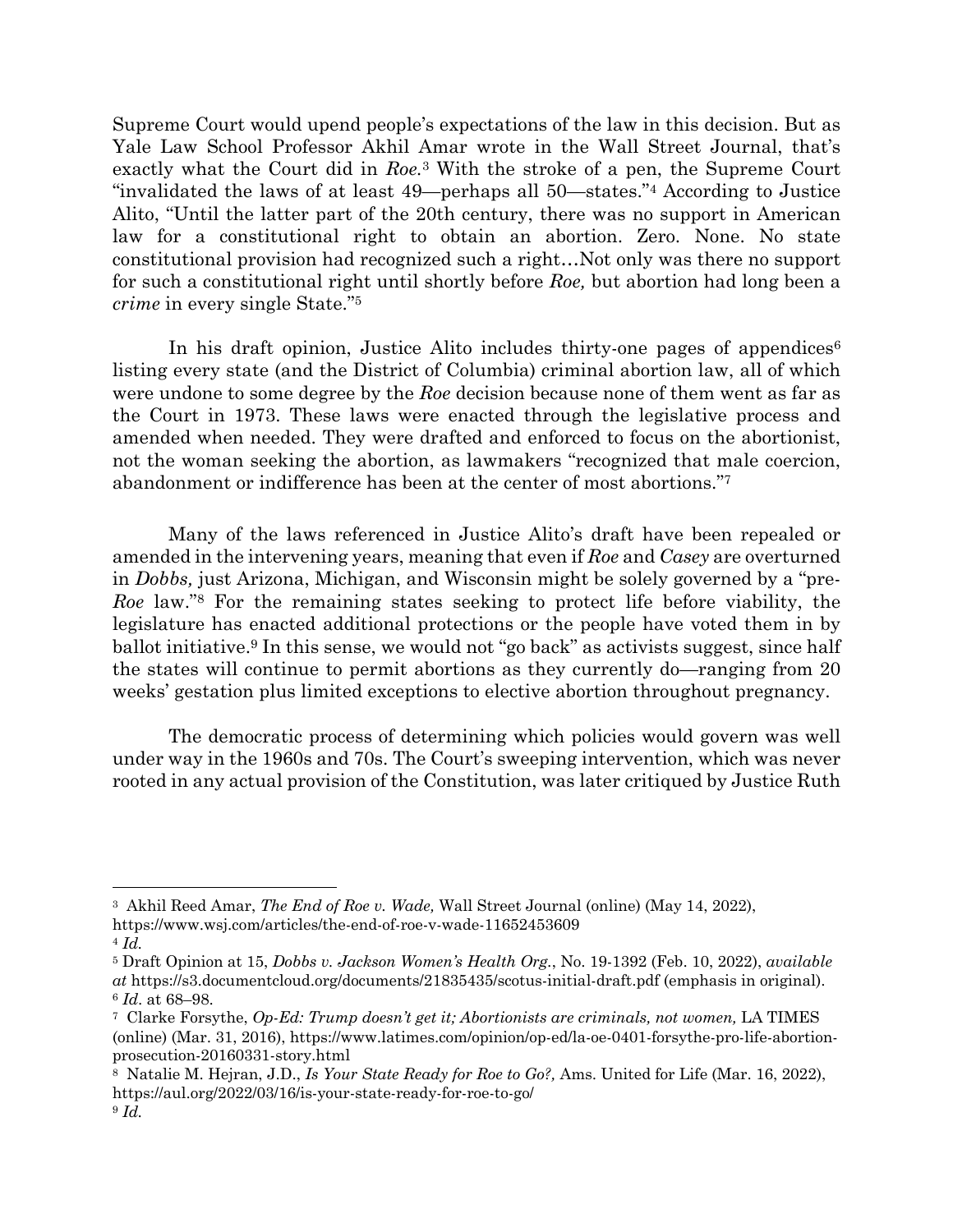Bader Ginsburg, who said: "Doctrinal limbs too swiftly shaped, experience teaches, may prove unstable. The most prominent example in recent decades is *Roe v. Wade*."10

#### **Justice Alito's leaked draft confirms what we have long known—that** *Roe* **and its progeny never created an unfettered "right to abortion."**

From its inception in *Roe v. Wade*, the abortion "right" has been explicitly qualified. While the Court established a constitutional "right" to abortion, it simultaneously expressed that "[t]he State has a legitimate interest in seeing to it that abortion, like any other medical procedure, is performed under circumstances that [e]nsure maximum safety for the patient."11 Affirming what is considered the essential holding of *Roe*, the Supreme Court in *Planned Parenthood of Southeastern Pennsylvania v. Casey* asserted that "it is a constitutional liberty of the woman to have some freedom to terminate her pregnancy .... The woman's liberty is not so unlimited, however, that from the outset [of pregnancy], the State cannot show its concern."12

Over the past five decades, the Supreme Court has, at various points, yielded back authority to the States, recognizing their many important interests surrounding abortion. As recently as 2020, the Supreme Court reverted to the *Casey* standard, a test that permits more government regulation, after several years of *Hellerstedt*'s cost-benefit analysis that favored abortion providers.13

In the leaked draft opinion, Justice Alito writes:

*Roe* was egregiously wrong from the start. Its reasoning was exceptionally weak, and the decision has had damaging consequences. And far from bringing about a national settlement of the abortion issue, *Roe* and *Casey* have enflamed debate and deepened division. It is time to heed the Constitution and return the issue of abortion to the people's elected representatives.14

<sup>10</sup> Frederic J. Frommer, *Justice Ginsburg thought Roe was the wrong case to settle abortion issue,* THE WASHINGTON POST (online) (May 6, 2022),

https://www.washingtonpost.com/history/2022/05/06/ruth-bader-ginsburg-roe-wade/ <sup>11</sup> *Roe v. Wade*, 410 U.S. 113, 150 (1973).

<sup>12</sup> 505 U.S. 833, 869 (1992).

<sup>13</sup> *June Med. Servs. L.L.C. v. Russo*, 140 S. Ct. 2103, 2182 (2020) (Kavanaugh, J., dissenting) ("Today, five Members of the Court reject the *Whole Woman's Health* cost-benefit standard"); *see Whole Woman's Health v. Hellerstedt*, 136 S. Ct. 2292 (2016).

<sup>14</sup> Draft Opinion, *supra* note 5, at 6 (citing *Casey*, 505 U.S. at 979 (Scalia, J., concurring in the judgment in part and dissenting in part) ("The permissibility of abortion, and the limitations, upon it, are to be resolved like most important questions in our democracy: by citizens trying to persuade one another and then voting."))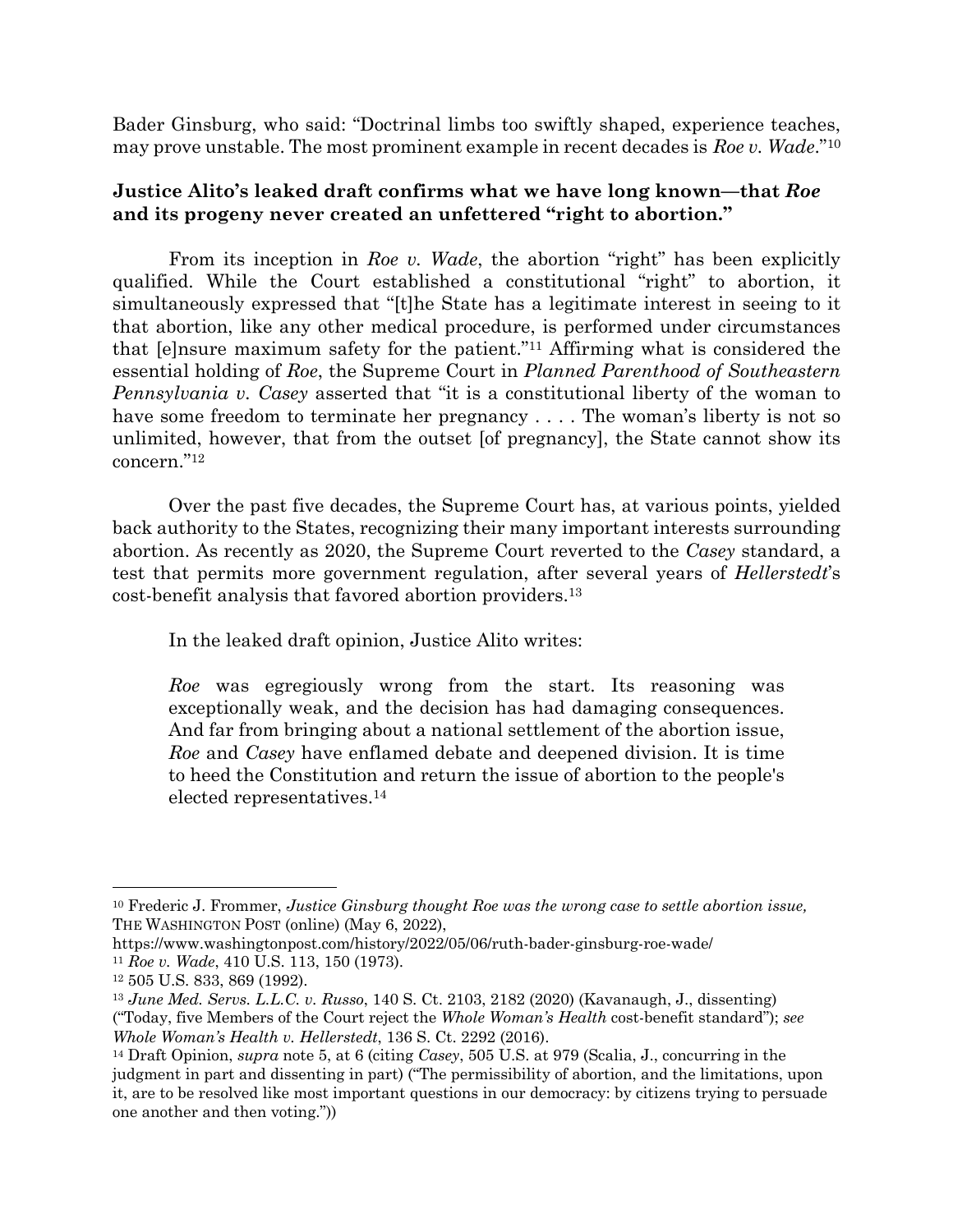While evaluating *Roe* under the factors of stare decisis, Justice Alito finds:

*Roe* was on a collision course with the Constitution from the day it was decided, and *Casey* perpetuated its errors, and the errors do not concern some arcane corner of the law of little importance to the American people. Rather, wielding nothing but "raw judicial power," the Court usurped the power to address a question of profound moral and social importance that the Constitution unequivocally leaves for the people.15

The "right" to abortion in this country has never been unqualified or unregulated. It was never grounded in our constitution's text, history, or understanding of ordered liberty. Many millions of Americans hope that the Court modifies abortion jurisprudence once again, this time to return the issue to the American people.

## **If the Supreme Court overturns** *Roe* **and** *Casey* **later this year, it will right an egregious wrong and return lawmaking to the people through their elected representatives.**

The Court can—and should—take the opportunity to recognize the unfounded and still-unsettled nature of *Roe16* and *Casey17* and return lawmaking to legislators. Indeed, as Americans United for Life outlined in one of the two briefs we filed in *Dobbs:*

The standard of review for abortion regulations has bounced around, case by case, from *Roe* to *June Medical* [*Services L.L.C. v. Russo*].18 Aside from the constantly shifting standard of review, *Roe* is radically unsettled for additional reasons. It has not received the acquiescence of Justices or lower court judges. *Roe* was wrongly decided and poorly reasoned. Numerous adjudicative errors during the original deliberations—especially the absence of any evidentiary record—have contributed to making *Roe* unworkable. It has been the subject of persistent judicial and scholarly criticism. There is a constant search for a constitutional rationale for *Roe*, and the Court has yet to give a

<sup>15</sup> *Id*. at 40 (citation omitted).

<sup>16</sup> 410 U.S. 113.

<sup>17</sup> 505 U.S. 833.

<sup>18</sup> Brief of Americans United for Life as *Amicus Curiae* in Support of Petitioner at 2, *Dobbs v. Jackson Women's Health Org.*, No. 19-1392 (July 29, 2021) (citing *June Med. Servs.*, 140 S.

Ct. at 2182 (Kavanaugh. J., dissenting) ("Today, five Members of the Court reject the *Whole Woman's Health* cost benefit standard."); *Hellerstedt*, 136 S. Ct. at 2321 (Thomas, J., dissenting); *Casey*, 505 U.S. at 999 (Scalia, J., concurring in the judgment in part and dissenting in part)

<sup>(&</sup>quot;Has *Roe* succeeded in producing a settled body of law?"); *Akron v. Akron Ctr. for Reprod. Health*, 462 U.S. 416, 461 & n.8 (1983) (O'Connor, J., dissenting); *Carey v. Population Servs. Int'l.,* 431 U.S. 678, 704 (1977) (Powell, J., concurring in part and concurring in the judgment)).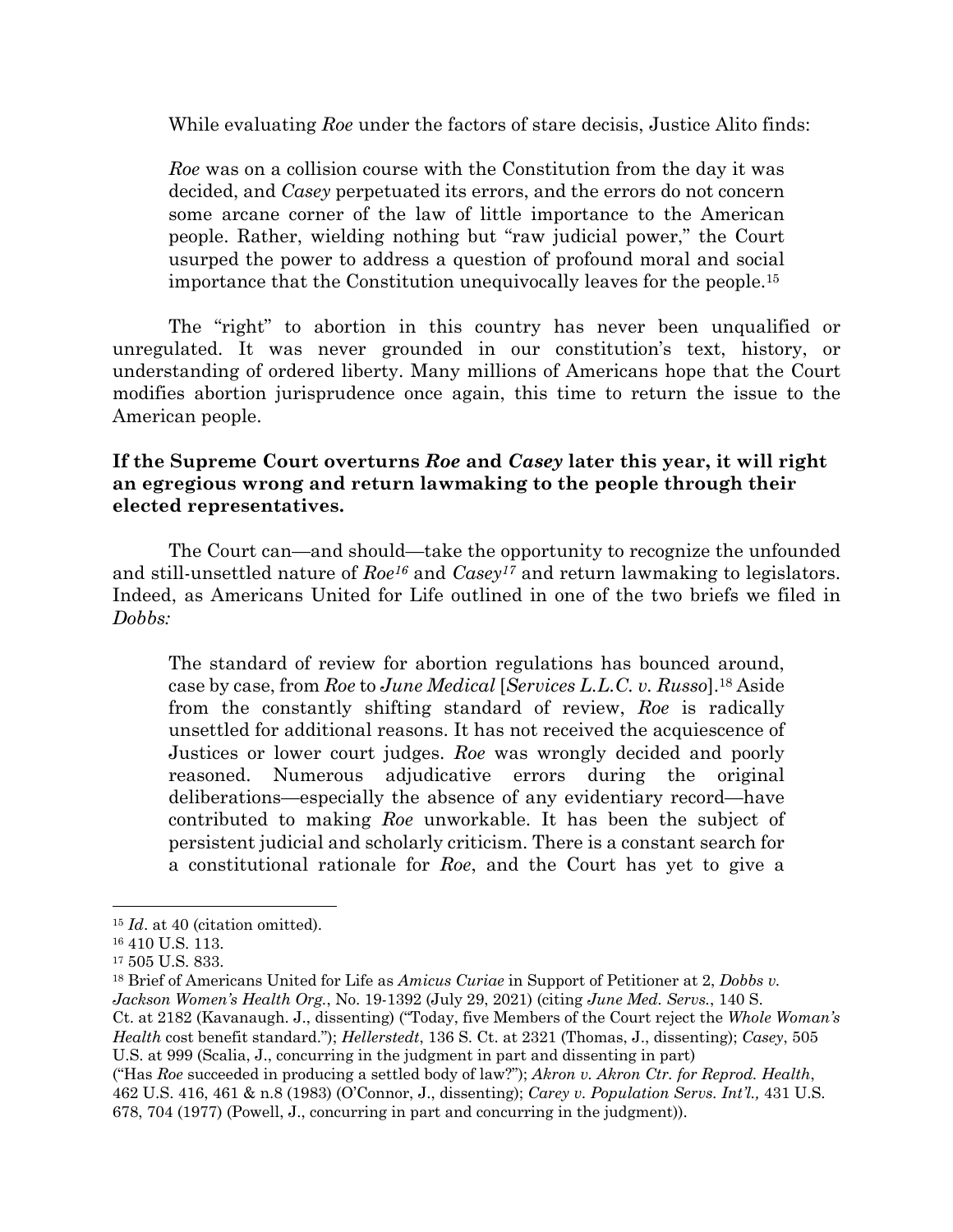reasoned justification for the viability rule.19 *Casey* is unsettled by its failure to ground the abortion right in the Constitution, by an ambiguous standard of review that is unworkable, by conflicting precedents that have "defied consistent application" by the lower courts, and by persistent judicial and scholarly criticism.20 Politics aside, reconsidering *Roe* and *Casey* does not involve uprooting a stable, settled feature of the legal landscape. Because they are radically unsettled, *Roe* and *Casey* contradict the stare decisis values of consistency, dependability, and predictability and are entitled to minimal stare decisis respect.21

The viability rule was dictum in *Roe*, since neither Texas's nor Georgia's statutes were tied to viability.22 "Neither Congress nor state legislatures are bound by language unnecessary for a decision, however strong,"23 yet courts have held firm to a viability rule that does not allow the state to introduce evidence of a compelling interest that might outweigh the viability line.24

At present, the government's ability to prohibit abortion before viability hinges on the litigiousness of those who oppose the law. No amount of scientific evidence or public outcry can move a judge who feels he or she is bound by the viability line of *Casey*. In practice, the viability rule functions more as a "standard, except when it isn't." One-third of the states have pain-capable laws (20 weeks' gestation) currently in effect because they have not been challenged.25 Perhaps this is because opponents of these laws fear the Court may have revisited *Casey* sooner.

Lower courts are split on whether laws prohibiting discriminatory abortions on the basis of prenatal diagnosis of Down syndrome or other fetal anomalies run afoul of the viability line, meaning that about half of such laws are enjoined and half are in effect.26 Again, the viability standard creates a messy, unequal outcome and hamstrings states from acting upon their well-established compelling interest in preventing discrimination.

<sup>19</sup> *Id*. (citing Randy Beck, Gonzales*,* Casey *and the Viability Rule*, 103 Nw. U. L. Rev. 249 (2009)).

<sup>20</sup> *Id*. at 3 (citing *Payne v. Tennessee*, 501 U.S. 808, 828–830 (1991)).

<sup>21</sup> *Id*.

<sup>22</sup> Parts of an opinion are dicta if they are "not essential to [the court's] disposition of any of the issues contested." *Cent. Green Co. v. United States*, 531 U.S. 425, 431 (2001).

<sup>23</sup> Henry J. Friendly, *Time and Tide in the Supreme Court*, 2 Conn. L. Rev. 213, 216 (1968).

<sup>24</sup> Brief *Amici Curiae* of 228 Members of Congress in Support of Petitioners at 6–7, *Dobbs v. Jackson Women's Health Org.*, No. 19-1392 (July 29, 2021).

<sup>25</sup> *Id.* at 25 (citations omitted).

<sup>26</sup> *Compare Preterm-Cleveland v. McCloud*, 994 F.3d 512, 516–18 (6th Cir. 2021) *with Little Rock Fam. Plan. Servs. v. Rutledge*, 984 F.3d 682, 690 (8th Cir. 2021).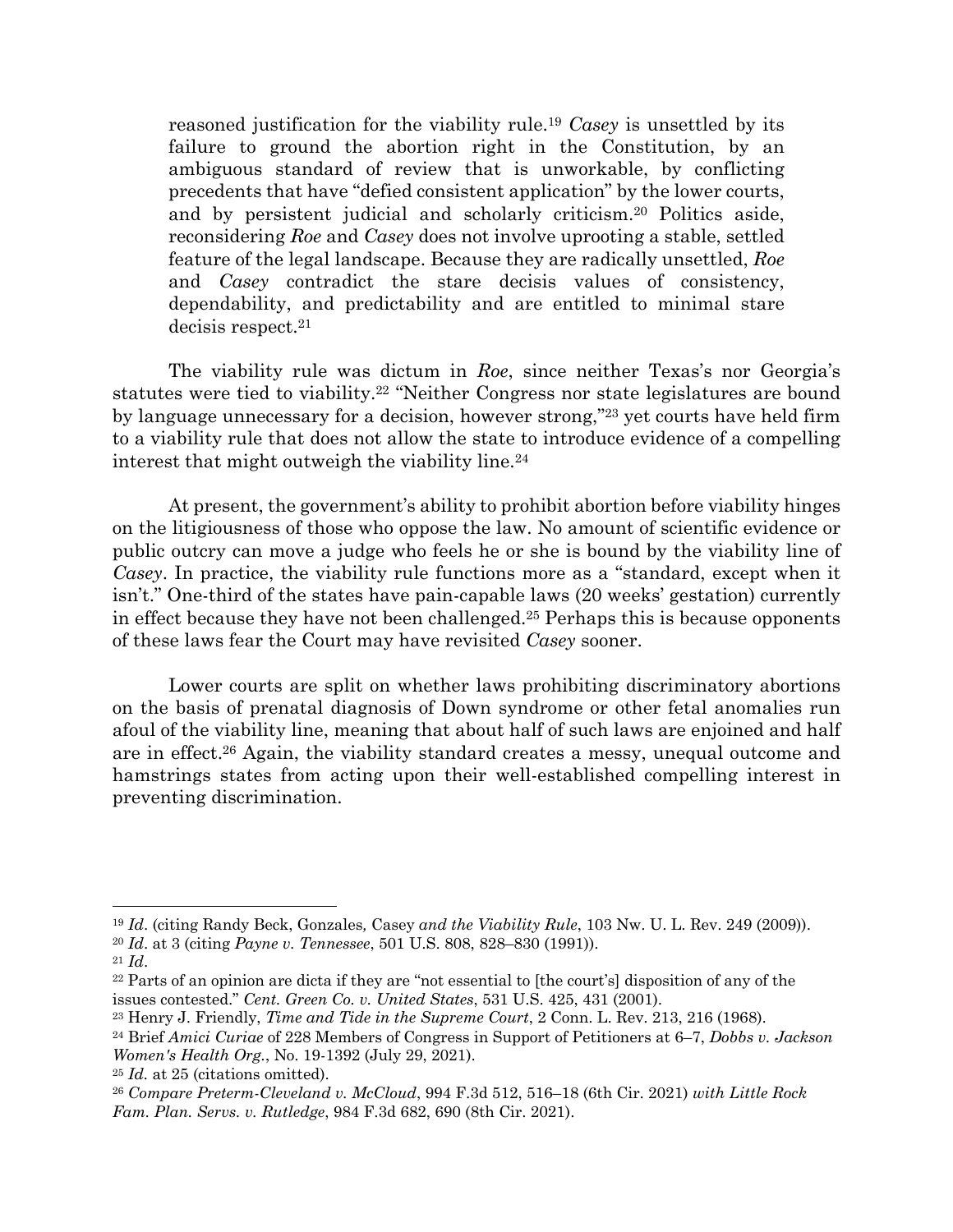Indeed, the fact that both chambers of this body have held votes on the "Women's Health Protection Acts of 2021 and 2022" (H.R. 3755 and S. 1975/S. 4132) suggests that leadership in both chambers recognizes an appropriate role for lawmakers in determining abortion policy.

# **The so-called Women's Health Protection Act would trample any pretense of federalism, effectively banning all state abortion regulations and forcing every state to have abortion on demand throughout pregnancy.**

During this Congress, the "Women's Health Protection Act" has been voted on three times. It has failed twice in the Senate because it does everything but protect women's health. It would impede the States' legitimate interest in protecting life, attempt to negate currently existing commonsense protections for women's health, and prohibit any such protections from being enacted in the future.

The Act would significantly limit the States' ability to enact desperately needed public policy that furthers the Supreme Court-sanctioned goals of protecting the health and safety of women and girls and valuing human life. By banning virtually all state abortion laws before viability, the Act would prevent basic regulation and oversight crucial to keeping women safe.

West Virginia Democrat Joe Manchin opposed the WHPA on May 11, 2022, because it is "not *Roe v. Wade* codification. It is an expansion. It wipes 500 state laws off the books, it expands abortion . . . ."27

Here are some of the hundreds of health and safety laws that could be invalidated by WHPA:

- Gestational age limits: 44 states<sup>28</sup> have laws that restrict elective abortions at or before "viability" based on women's health and the interests of the child.29
- **Fetal pain:** Currently 18 of those states limit abortion to 20 weeks' gestation based on scientific evidence that the baby can feel pain.30

<sup>27</sup> Melissa Quinn, *Senate fails to advance bill protecting abortion rights ahead of Supreme Court decision,* CBS News (online) (May 11, 2022), https://www.cbsnews.com/news/senate-abortion-billvote-womens-health-protection-act-supreme-court-draft-opinion-roe-v-wade/

<sup>28</sup> Most recently, Montana and New Hampshire enacted laws in 2021 limiting abortion based on the child's ability to feel pain (H.B. 136, 67th Leg., Reg. Sess. (Mont. 2021)) and viability outside the womb (H.B. 2, 167th Gen. Ct., Reg. Sess. (N.H. 2021)).

<sup>29</sup> Michelle Ye Hee Lee, *Is the United States One of Seven Countries That "Allow Elective Abortions After 20 Weeks of Pregnancy?",* THE WASHINGTON POST (Oct. 9, 2017)

https://www.washingtonpost.com/news/fact-checker/wp/2017/10/09/is-the-united-states-one-of-sevencountries-that-allow-elective-abortions-after-20-weeks-of-pregnancy/.

<sup>30</sup> Brief *Amici Curiae* of 228 Members of Congress in Support of Petitioners, *supra* note 25.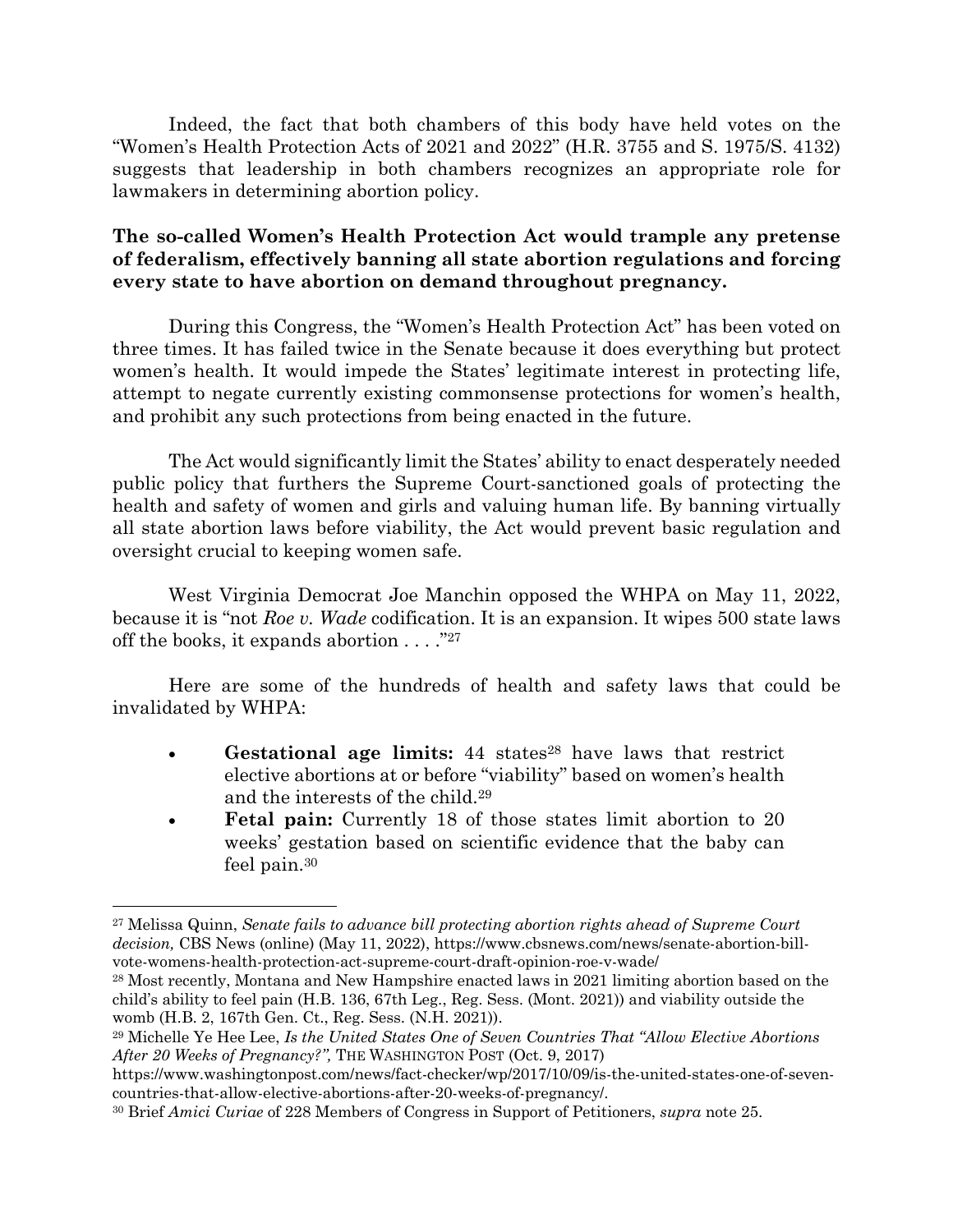- **Discrimination:** Every state would be prohibited from preventing discriminatory abortions on the basis of race, sex, or genetic anomaly such as Down syndrome.
- **Informed consent:** Most states have enforceable informed consent and reflection period laws.
	- o 28 states require written materials be either given or offered.31
	- o 25 states require specific information be given on the abortion procedure.32
	- o 31 states require the woman be informed of the probable gestational age of her fetus.33
- **Reflection periods:** 27 states have a reflection period<sup>34</sup> like Pennsylvania's 24-hour law upheld by the Supreme Court in *Casey*.35
- **Prohibiting telemedicine abortion:** 11 states explicitly prohibit abortions via telemedicine.36 And around twenty states have laws requiring that abortion-inducing drugs be prescribed and supplied directly from the physician in a clinical setting because of the increased risk of hemorrhage and sepsis.37

According to Section  $2(a)(9)$  of the WHPA, nearly 500 state laws regulating abortion have been passed since 2011. In 2021, at least 22 states enacted restrictions on abortion.38 The WHPA would invalidate most of them. The argument that abortion is a "right" and therefore must be enshrined in federal law means states would have

<sup>31</sup> These states are Alabama, Alaska, Arizona, Arkansas, Florida, Georgia, Idaho, Indiana, Iowa, Kansas, Kentucky, Louisiana, Michigan, Minnesota, Mississippi, Missouri, Nebraska, North Carolina, North Dakota, Ohio, Oklahoma, Pennsylvania, South Carolina, South Dakota, Texas, Utah, West Virginia, and Wisconsin.

<sup>32</sup> These states are Alabama, Alaska, Arizona, Arkansas, Florida, Idaho, Indiana, Iowa, Kansas, Kentucky, Louisiana, Michigan, Mississippi, Missouri, North Carolina, Ohio, Oklahoma, Pennsylvania, South Carolina, Utah, and Wisconsin.

<sup>33</sup> These states are Alabama, Alaska, Arizona, Arkansas, Connecticut, Florida, Georgia, Indiana, Kansas, Kentucky, Louisiana, Maine, Michigan, Minnesota, Mississippi, Missouri, Nebraska, Nevada, North Carolina, North Dakota, Ohio, Oklahoma, Pennsylvania, Rhode Island, South Carolina, South Dakota, Tennessee, Texas, Utah, West Virginia, and Wisconsin.

<sup>34</sup> These states are Alabama, Arizona, Arkansas, Florida, Georgia, Idaho, Indiana, Kansas, Kentucky, Louisiana, Michigan, Minnesota, Mississippi, Missouri, Nebraska, North Carolina, North Dakota, Ohio, Oklahoma, Pennsylvania, South Carolina, South Dakota, Tennessee, Texas, Utah, West Virginia, and Wisconsin.

<sup>35</sup> *Casey*, 505 U.S. at 844.

<sup>36</sup> These states are Arizona, Idaho, Kentucky, Montana, Ohio, Oklahoma, South Dakota, Tennessee, Texas, West Virginia, and Wisconsin.

<sup>37</sup> Amanda Stirone, *State Regulation of Telemedicine Abortion and Court Challenges to Those Regulations*, 24 On Point (July 2018), https://s27589.pcdn.co/wp-content/uploads/2018/07/State-Regulation-of-Telemedicine-Abortion-and-Court-Challenges-to-Those-Regulations.pdf.

<sup>38</sup> Ams. United for Life, State Legislative Sessions Report (2021) https://aul.org/2021/10/27/auls-2021-state-legislative-sessions-report/.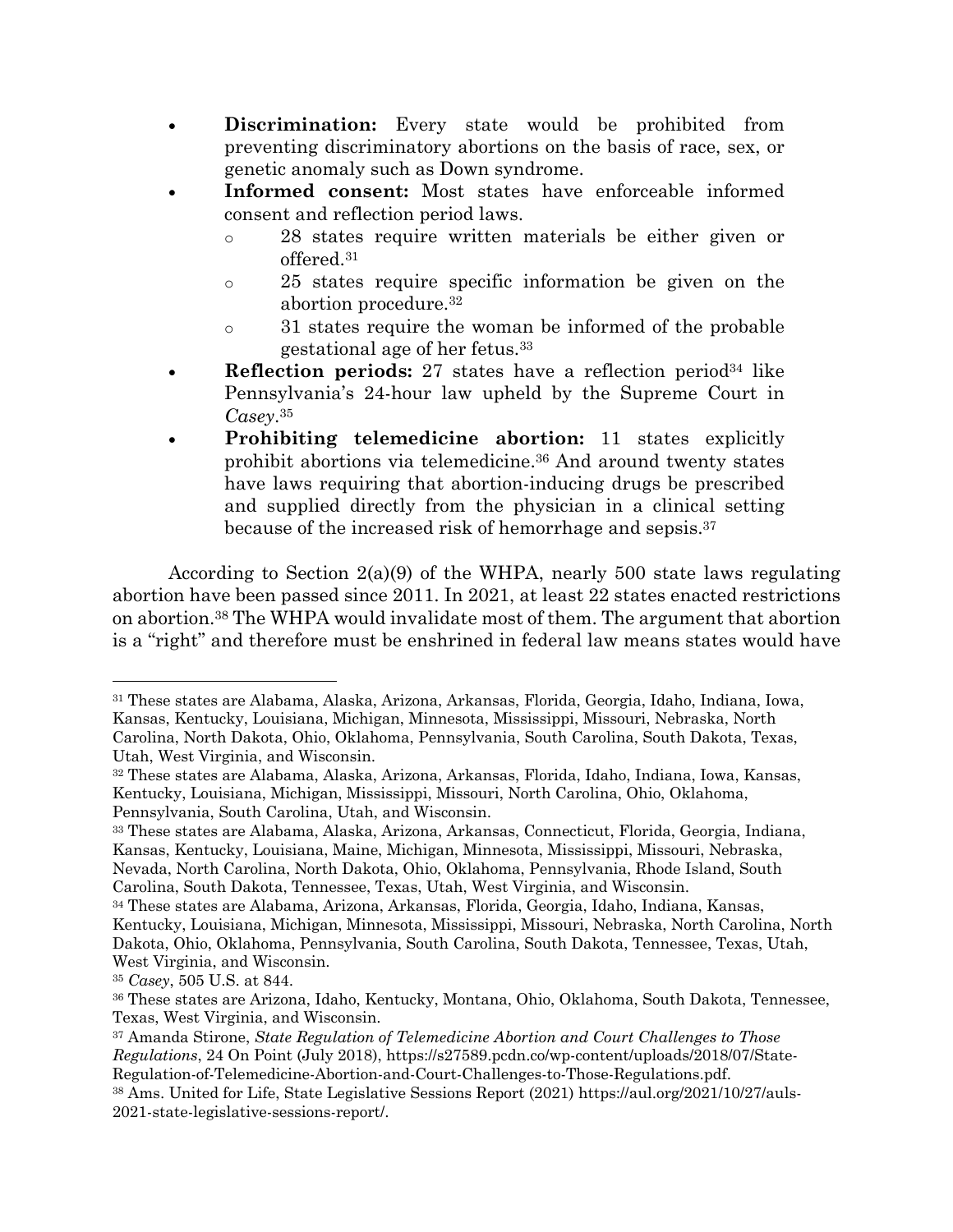virtually no say in enacting abortion laws, even though health and safety standards are generally set and regulated at the state level. This bill pushes federal power over the power given to the states.

As if stripping many robust protections from existing state law is not enough, the WHPA also prohibits regulations of abortion providers that could be considered, in the loosest possible terms, a restriction on an individual from having an abortion. The Act thereby engenders a regulatory regime that is akin to the one in Pennsylvania that allowed the infamous abortion provider Kermit Gosnell to operate his "House of Horrors" for many years. Gosnell, who was ultimately convicted of involuntary manslaughter, was able to provide unsafe, unsanitary, and deadly abortions for many years because, according to the Grand Jury report, the Pennsylvania Department of Health thought it could not inspect or regulate abortion clinics because that would interfere with access to abortion.39 That same Grand Jury Report revealed a pattern of racism and disparate treatment against BIPOC patients, intentionally treating them in "dirty rooms" and medicating them far more dangerously.40 Ulrich Klopfer performed tens of thousands of abortions in northern Indiana before finally losing his medical license for violating multiple state laws including not reporting suspected abuse of a minor after performing an abortion on a 13 year old girl.41 By lowering professional accountability, abortion providers will be free to operate without regulation and oversight, to the detriment of women and young girls.42

The outcome of enacting this radical regime of abortion on demand across the country would be truly devastating. Communities would be unable to act if a Gosnell or a Klopfer set up shop. States would be unable to protect women from bad doctors and unsanitary clinics. Emergency protections and basic informed consent would be stripped away. Women suffering complications would be abandoned, reliant only on emergency rooms with no continuity of care. And complications would increase as the procedure is de-medicalized by doctors who now say they don't even need to see a patient in person or independently verify pregnancy before prescribing chemical abortion pills.43

https://www.supremecourt.gov/opinions/URLs\_Cited/OT2015/15-274/15-274-1.pdf. <sup>41</sup> Curtis T. Hill, Jr., Attorney General, Final Report on the Investigation of Dr. Ulrich Klopfer (Dec. 28, 2020), https://www.in.gov/attorneygeneral/files/KLOPFER-Final-Report-12-28.pdf.

<sup>39</sup> *See*, *e.g*., Conor Friedersdorf, *Why Dr. Kermit Gosnell's Trial Should Be a Front-Page Story*, ATLANTIC (Apr. 12, 2013), https://www.theatlantic.com/national/archive/2013/04/why-drkermit-gosnells-trial-should-be-a-front-pagestory/274944/ (discussing the case of Kermit Gosnell). <sup>40</sup> R. Seth Williams, Report of the Grand Jury (Jan. 14, 2011),

<sup>42</sup> *See*, *e.g*., Ams. United for Life, UNSAFE (3d ed. 2021), (documenting unsafe practices of abortion providers and harm to women's health and safety).

<sup>43</sup> Elizabeth G. Raymond et al., *No-Test Medication Abortion: A Sample Protocol for Increasing Access During a Pandemic and Beyond*, 101 Contraception 361 (June 2020).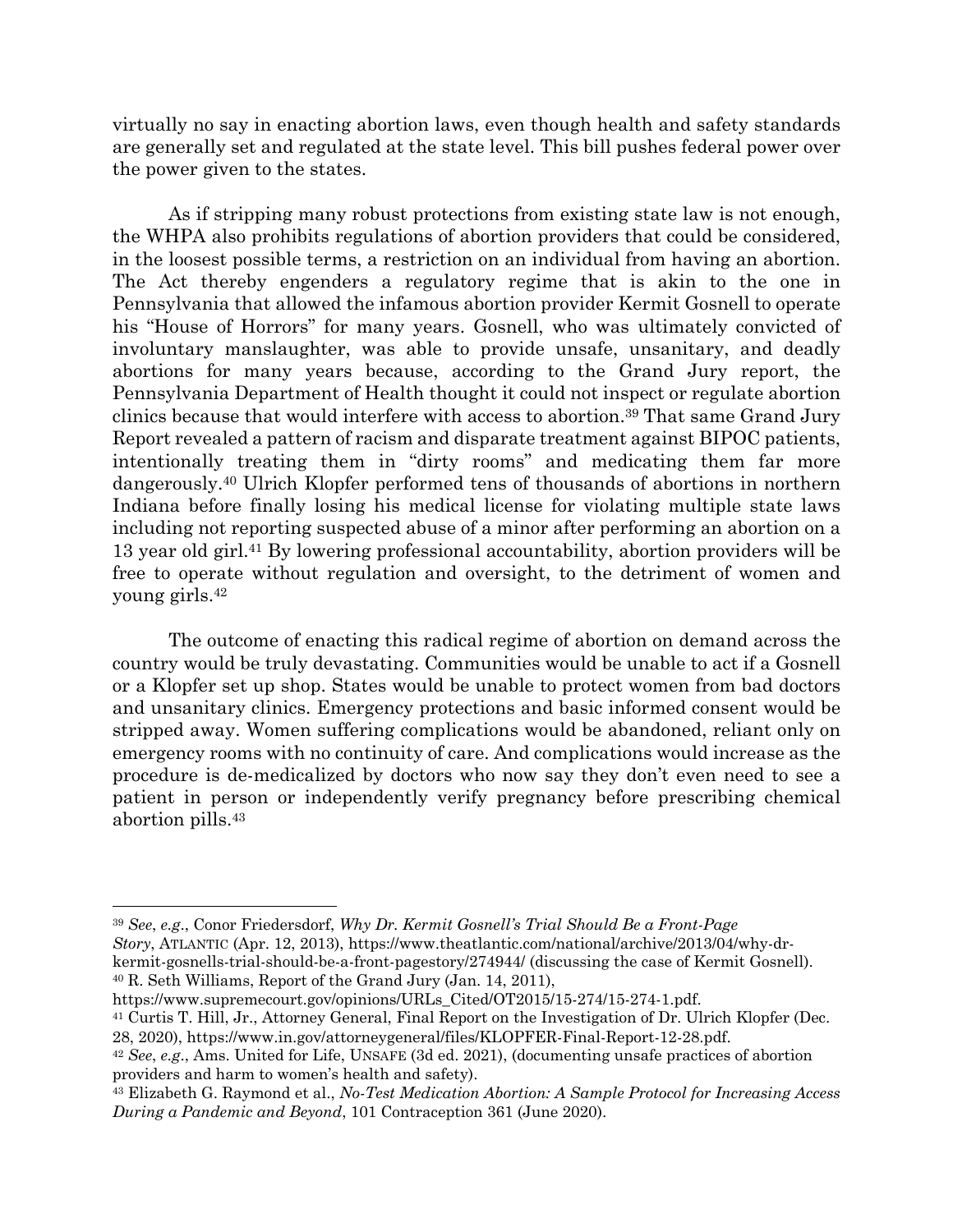Removing every medical component of the abortion procedure in the name of unfettered "access" is not women's health—it's just abortion.

#### **The abortion rate has been falling for three decades. Americans want options, not abortions.**

In the past three decades, the abortion rate has steadily fallen, dropping below its pre-*Roe* rate.44 The current abortion rate is nearly half what it was at the high point in the late 1980s.45 Increasingly women reject abortion, recognizing the humanity of their unborn child and taking advantage of the resources available to help them parent or adopt.

Pregnancy resource centers play a central role in empowering women to choose life. Many secular and faith-based nonprofits across this country stand ready to assist women, providing free resources, counseling, and material support.

According to CareNet and the Charlotte Lozier Institute, over 2,700 pregnancy centers served 1,848,376 people in the United States in 2019.46 This included:

- 486,213 free ultrasounds and counseling
- 731,884 free pregnancy tests
- 160,201 free STI/STD tests and counseling
- 1,290,079 free packs of diapers

When women and families are offered other options, they take them. The industry is failing because demand has dropped.

In *Planned Parenthood v. Casey*, a plurality of the Court relied on the mistaken belief that people have made choices about their intimate lives with the understanding that abortion exists as a fallback if contraception fails, and that to remove that option would cause grave harm.47 But five decades of Court-sanctioned

<sup>44</sup> Katherine Kortsmit et al., *Abortion Surveillance—United States, 2018*, 69 Surveillance Summaries 1 (Nov. 27, 2020), https://www.cdc.gov/mmwr/volumes/69/ss/ss6907a1.htm. <sup>45</sup> *Id.*

<sup>46</sup> Charlotte Lozier Institute, *Pregnancy Centers Stand the Test of Time* (2020),

https://lozierinstitute.org/wp-content/uploads/2020/10/Pregnancy-Center-Report-2020\_FINAL.pdf <sup>47</sup> 505 U.S. at 856 (1992) ("To eliminate the issue of reliance that easily, however, one would need to limit cognizable reliance to specific instances of sexual activity. But to do this would be simply to refuse to face the fact that, for two decades of economic and social developments, people have organized intimate relationships and made choices that define their views of themselves and their places in society, in reliance on the availability of abortion in the event that contraception should fail. The ability of women to participate equally in the economic and social life of the Nation has been facilitated by their ability to control their reproductive lives. The Constitution serves human values, and while the effect of reliance on *Roe* cannot be exactly measured, neither can the certain cost of overruling *Roe* for people who have ordered their thinking and living around that case be dismissed." (citation omitted)).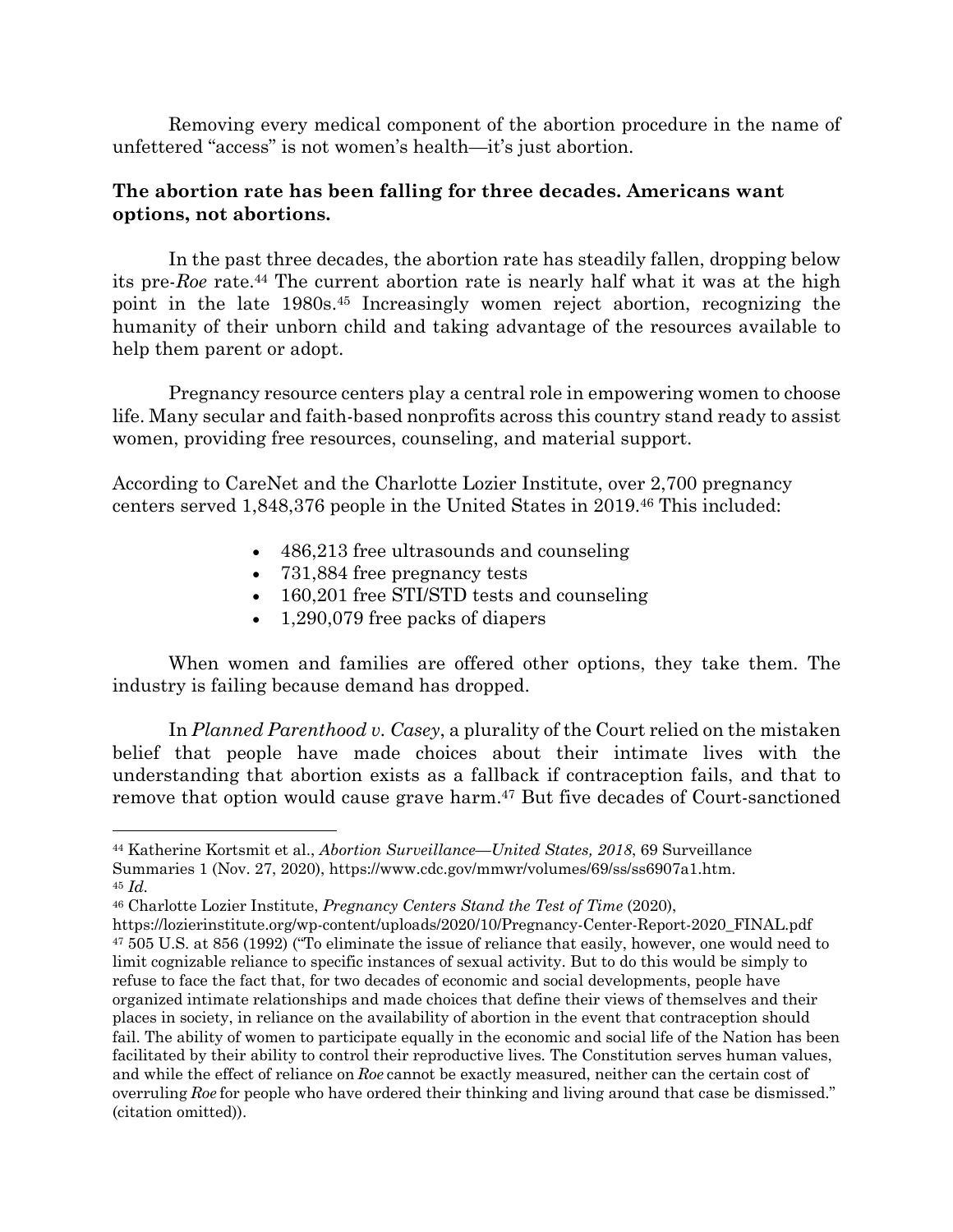abortion merely show that "choice" encourages employers, sexual partners, and even women themselves to serve a business-oriented, profit-driven market over their families or their own self-interest.48 In her new book, pro-life feminist Erika Bachiochi quotes pro-choice law professor Deborah Dinner's condemnation of socalled "choice" as she points out, "The discourse of reproductive choice continues to legitimate workplace structures modeled on the masculine ideal [with no caregiving responsibilities] as well as social policies that provide inadequate public support for families."49

How often do pro-choice politicians prioritize abortion over authentic choices? If abortion is a "choice," employers and the government<sup>50</sup> can offer to pay for the cheaper, easier option—the one that most benefits them—while claiming the mantle of "women's equity."51 The Biden Administration's "National Strategy on Gender Equity and Equality" includes warnings about the "grave threats to reproductive rights"52 and the president himself said he is "not prepared to leave that to the whims ... of the public<sup>"53</sup> when asked about the leaked draft decision sending the issue of abortion back to lawmakers. With abortion promoted as one party's solution to all women's problems, how can we possibly come together to agree upon policies that support working moms and families?

## **Most doctors, including OB-Gyns, do not want to perform abortions, and most Americans don't want to pay for them.**

Legalizing something does not mean that doctors or the public must participate. Although abortion is legal in all 50 states, very few doctors perform them. A national study found that although 97% of obstetrician-gynecologists have encountered a patient seeking abortion at some point in their practice, just 14% do abortions.54 A different study found that just 7% of OB-Gyns in private practice had

<sup>48</sup> Erika Bachiochi, *The Feminist Revolution Has Stalled. Blame* Roe v. Wade, AMERICA: THE JESUIT REVIEW (Nov. 1, 2021) https://www.americamagazine.org/politics-society/2021/11/01/roe-wade-caseytexas-heartbeat-law-241725.

<sup>49</sup> *Id.*

<sup>50</sup> Steve Daines & James Lankford, *Radical Expansions of Taxpayer-funded Abortions in Democrats' Multi-Trillion Dollar Tax & Spend Reconciliation Bill* (Nov. 1,

<sup>2021)</sup> https://www.daines.senate.gov/imo/media/doc/Radical%20Expansions%20of%20Taxpayerfunded%20Abortions%20in%20Democrats'%20Multi-

Trillion%20Dollar%20Reconciliation%20Bill.pdf.

<sup>51</sup> Fact Sheet: National Strategy on Gender Equity and Equality, The White House (Oct. 22, 2021) https://www.whitehouse.gov/briefing-room/statements-releases/2021/10/22/fact-sheet-nationalstrategy-on-gender-equity-and-equality/.

<sup>52</sup> National Strategy on Gender Equity and Equality, The White

House, https://www.whitehouse.gov/wp-content/uploads/2021/10/National-Strategy-on-Gender-Equity-and-Equality.pdf.

<sup>53</sup> Speeches and Remarks, The White House (May 3, 2022), https://www.whitehouse.gov/briefingroom/speeches-remarks/2022/05/03/remarks-by-president-biden-before-air-force-one-departure-15/ <sup>54</sup> Debra B. Stulberg, et al. "Abortion Provision Among Practicing Obstetrician–Gynecologists." Obstetrics & Gynecology, vol. 118, no. 3, Sept. 2011, p. 609, doi:10.1097/aog.0b013e31822ad973.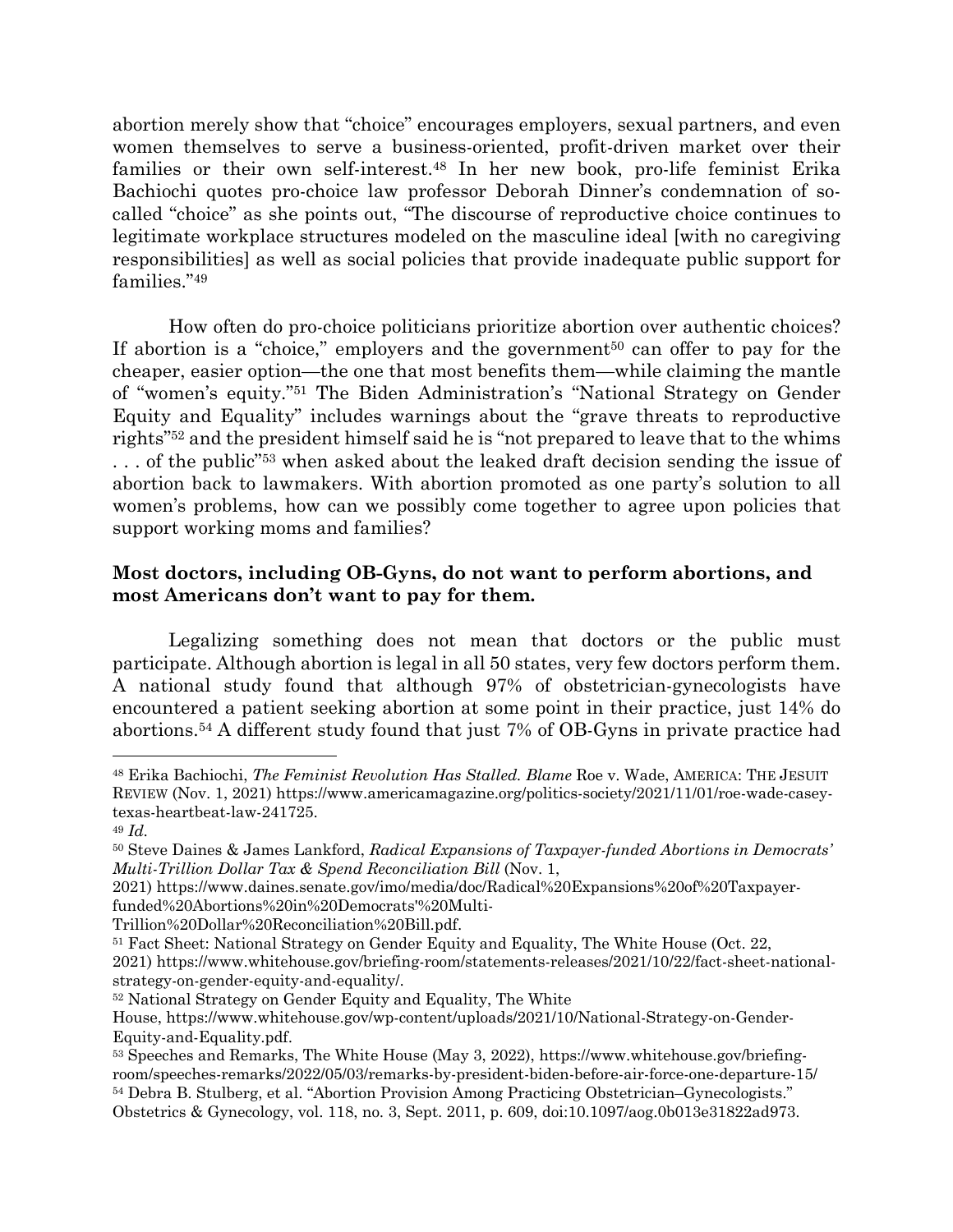done an abortion within a two-year period.55 The study cited several reasons given by those who do not perform abortions—because they provide indirect referrals instead, because their office or they personally have a moral or ethical objection<sup>56</sup> to abortion, or because they lack patients seeking abortion.57

Whatever the reason, business or personal, the imposition of a "right" to something does not mean that individual doctors must do it or that the government must pay for it. Federal conscience laws and their analogs in nearly every state protect the rights of doctors and other healthcare professionals to not be forced to participate in a procedure that violates their moral, ethical, or religious beliefs. These laws were enacted immediately after *Roe* and have been added to as needed in the decades since.58

The Hyde Amendment, named for Illinois Congressman Henry Hyde, is a recurring budget amendment that prohibits federal funds from paying for abortion, including through Medicaid, in most circumstances. It was originally adopted in 1976 as part of the Department of Health, Education, and Welfare59 appropriations bill and has been included in federal law in various forms every year since.

In 1980, the Supreme Court upheld the constitutionality of limiting federal funding for elective abortions in *Harris v. McCrae*.60 It was then—and continues to be now—a necessary protection for the conscience rights of the many millions of Americans who oppose taxpayer money being spent on abortions. It also reaffirmed the government's legitimate interest in protecting life, even in a post-*Roe* world.

Until recently, the Hyde Amendment was popular in Congress; in fact, 107 Democrats voted in favor of the original Hyde Amendment in the U.S. House of Representatives.61 After the *Harris* decision, it was seen as prudent public policy and found support among many politicians who also supported a right to abortion. For nearly four decades, the Hyde Amendment was considered a noncontroversial,

<sup>55</sup> News Release: *Most U.S. Obstetrician-Gynecologists in Private Practice Do Not Provide Abortions and Many Also Fail to Provide Referrals*, Guttmacher Institute (Nov. 27, 2017),

https://www.guttmacher.org/news-release/2017/most-us-obstetrician-gynecologists-private-practicedo-not-provide-abortions-and

<sup>56</sup> Perhaps because the Hippocratic Oath forbids it. *Greek Medicine--The Hippocratic Oath*, NIH (2002), https://www.nlm.nih.gov/hmd/greek/greek\_oath.html.

<sup>57</sup> Guttmacher (2017)

<sup>58</sup> Federal conscience protections include: The Church Amendments, 42 U.S.C. § 300a-7; The Coats-Snowe Amendment, 42 U.S.C. § 238n; The Weldon Amendment (incorporated annually in appropriations legislation since 2005); The Affordable Care Act, 42 U.S.C. § 18023(b)(4).

<sup>59</sup> Since then, these Departments have split into separate agencies. The Hyde Amendment currently is applied to appropriations for the Department of Health and Human Services (HHS). <sup>60</sup> 448 U.S. 297 (1980).

<sup>61</sup> *On a Separate Vote in the House, to Agree to the Hyde Amendment to H.R. 14232, Which Prohibits the Use of Funds in the Bill to Pay For or To Promote Abortions*, GovTrack.us (last visited May 16, 2022), https://www.govtrack.us/congress/votes/94-1976/h952.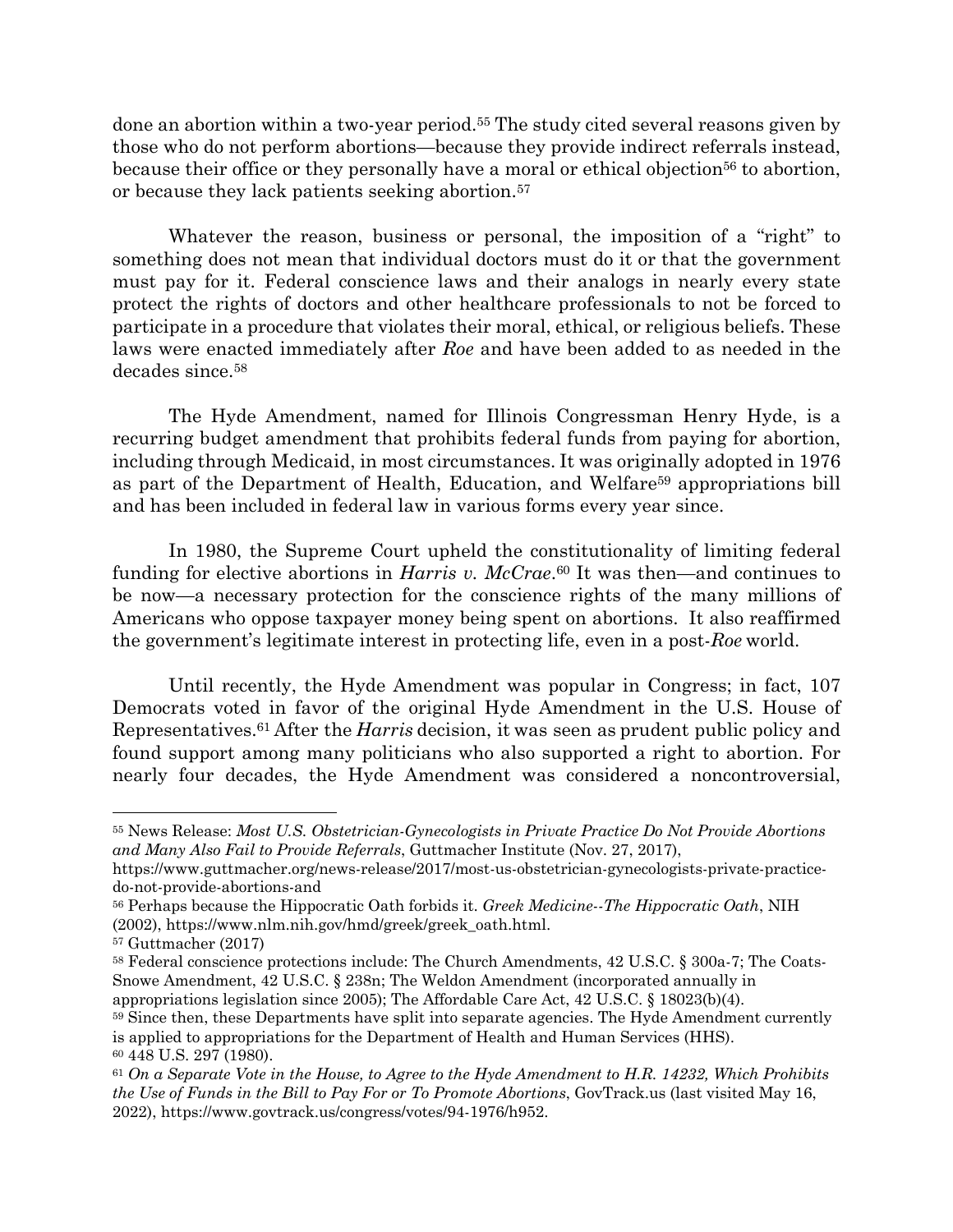bipartisan addition to appropriations bills. As a U.S. Senator, Joe Biden voted in support of the Hyde Amendment every year from 1976–2008.62 Despite shifting political winds, the Hyde Amendment remains popular with the public. A recent Marist poll found that 54% of Americans oppose taxpayer funding of any kind for abortion.63

In contrast, the Hyde Amendment does preserve federal funding for lifeaffirming assistance. Government programs that provide prenatal, birth, and infant care resources are critically important to prevent economic circumstances at the time of birth from determining whether a child gets a chance at life. At least one researcher estimated that it has saved 2.4 million lives over the past four decades.  $64$ 

One such story was told by former AUL attorney Deanna Wallace, whose single mother received prenatal and postnatal care through Medicaid:

Policy is not made in a vacuum, and the policy choices we make as a nation deliver a very important message about our values. *The Hyde Amendment sends the positive message that one's economic status does not determine one's worth and dignity as a human being.* If we were to abolish the Hyde Amendment, what message would we be sending to poor women — that their unborn children are a problem and abortion is a solution? That the government takes a utilitarian stance on whether the lives of their unborn children have value?

Our nation has sent a strong message through the Hyde Amendment over the past 41 years and has enabled more than two million Americans to pursue our inalienable rights to life, liberty, and the pursuit of happiness.<sup>65</sup>

Maintaining the Hyde Amendment in federal law is crucial to protecting the conscience rights of millions of Americans, and ensuring that government resources are spent enriching families, not harming women and babies through abortion.

<sup>62</sup> Zachary B. Wolf, *What Is the Hyde Amendment and Why Did Joe Biden Once Support It?*, CNN (June 6, 2019), https://www.cnn.com/2019/06/05/politics/what-is-hyde-amendment-joebiden/index.html.

<sup>63</sup> *A Majority of Americans Support Legal Limits on Abortion, and Oppose Taxpayer Funding*, Knights of Columbus (Jan. 20, 2022), https://www.kofc.org/en/news-room/polls/americans-supportlegal-limits-on-abortion.html

<sup>64</sup> Michael J. New, *The Hyde Amendment is Life-Saving and Worth Saving*, National Review (July 27, 2020), https://www.nationalreview.com/corner/the-hyde-amendment-is-life-saving-and-worthsaving/.

<sup>65</sup> Deanna Wallace, *The Hyde Amendment Saved My Life*, Ams. United for Life (Oct. 5,

<sup>2017),</sup> https://aul.org/2017/10/05/the-hyde-amendment-saved-my-life/ (emphasis added).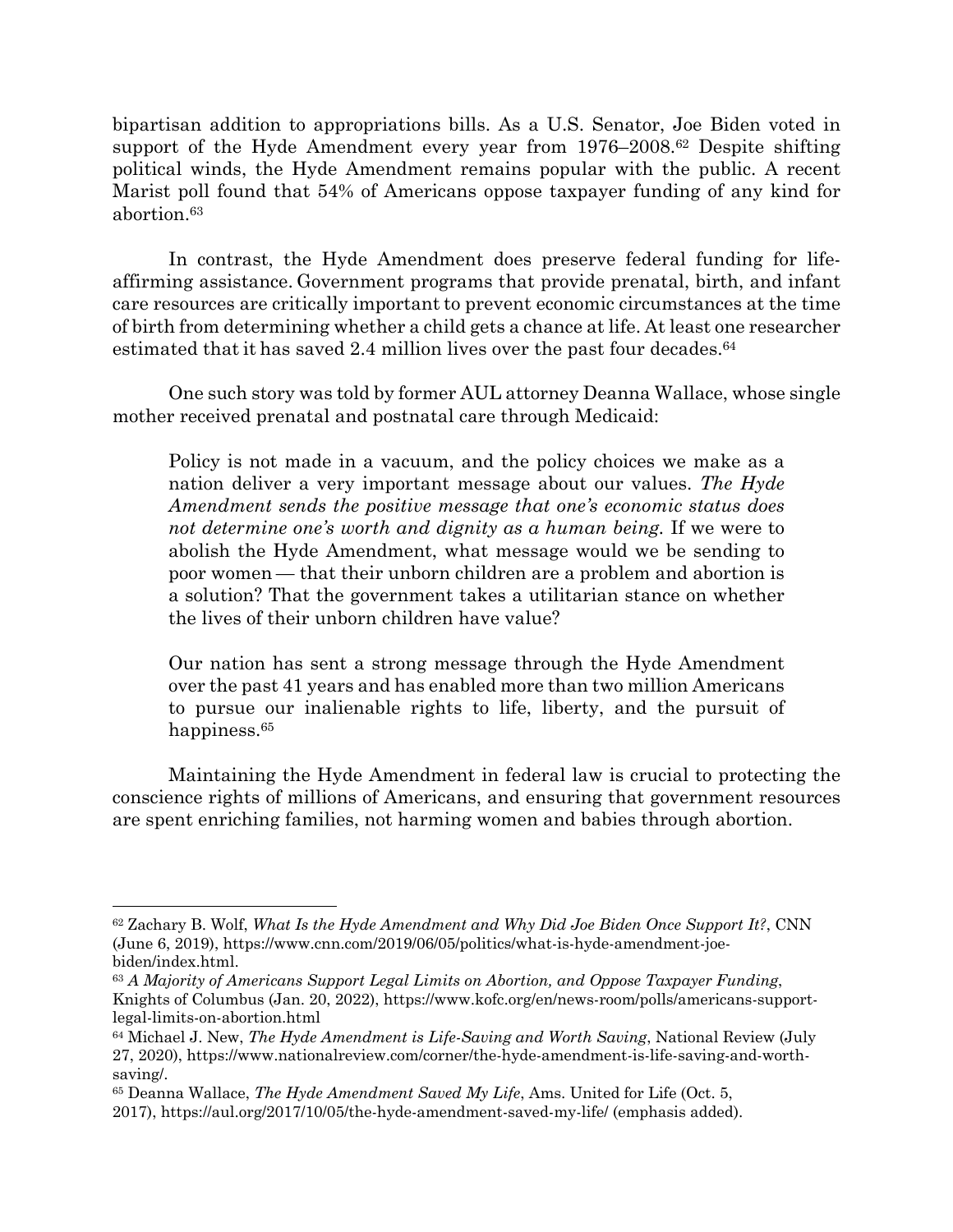#### **Women and families deserve better than abortion.**

This issue is personal for me. In 2001, when I was a sophomore in college in Georgia, I found myself unexpectedly pregnant. By default, I scheduled an appointment at an abortion facility. At the time, I wasn't aware of any other type of clinic to turn to with an unexpected pregnancy, that might truly help women and girls with life-affirming choices. I knew of nowhere else to go. But I assumed the facility would at least provide me with the information, resources, and answers I was looking for as I decided what my next steps would be.

As clinic staff performed an ultrasound on me, I asked to see the image. I wanted to be able to make a fully informed decision, and I wanted to be able to see my child. But the woman who was maneuvering the wand over my belly said no. She told me it was against clinic policy to allow a mother to see the ultrasound image of her baby. And with that, they moved me on to the next workstation in the assemblyline process towards abortion.

I walked into that clinic because I felt I had no other choice, and nothing that took place there that day restored my agency or my empowerment. I was deeply conflicted, looking for information and resources to give me hope and options, but was given neither. I still regret that I have never been able to see my first child's only photo. That clinic stripped me of my choice. When we as a society do not ensure that abortion facilities provide women and girls with the information they have asked for, it can have devastating consequences. I know that firsthand.

With each passing year, more and more women like me emerge from the silence after abortion. They are wounded and speak out in anguish on the physical, emotional, spiritual, and psychological harm they have suffered and still suffer as a direct result of their abortions. Often, this harm arises as a consequence of women "choosing" abortion without adequate and accurate information concerning the procedure itself and abortion's risks, alternatives, and long-term consequences. Our experiences reflect the fact that abortion facilities often fail to provide adequate and accurate medical information, including access to and the option of viewing ultrasounds, to women considering abortions.

The American people, through their elected officials, recognize the need for basic oversight, for genuine informed consent, and for the interests of the child to factor in at some point in pregnancy, even if we disagree on when that is. It is certain Members of Congress who are out of step with the American people on the biological reality that a preborn child is a member of the human family, not the other way around.